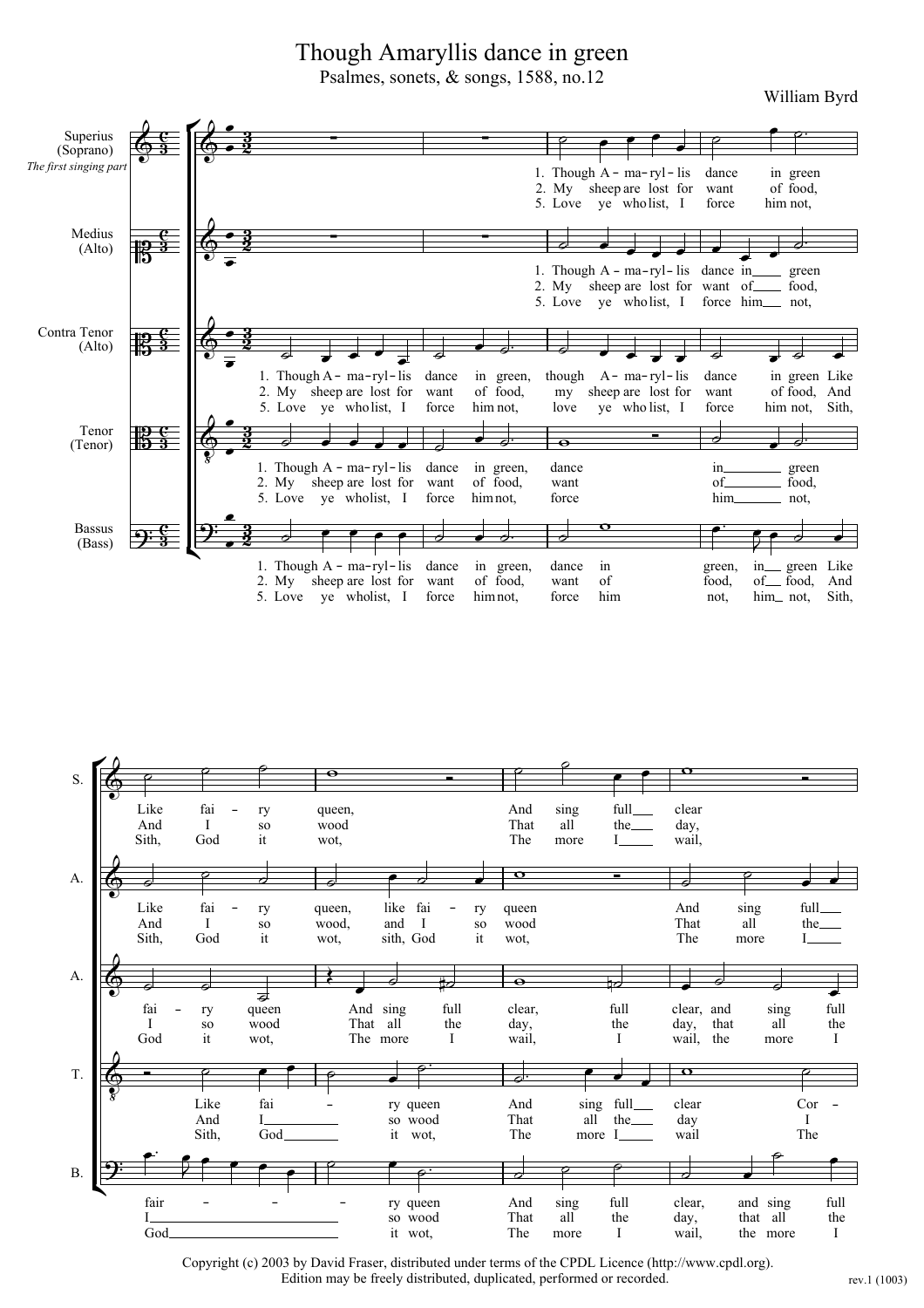



\* A contraction of *ich will* (I will), presumably intended as a rustic archaism. Pronounced as written.

2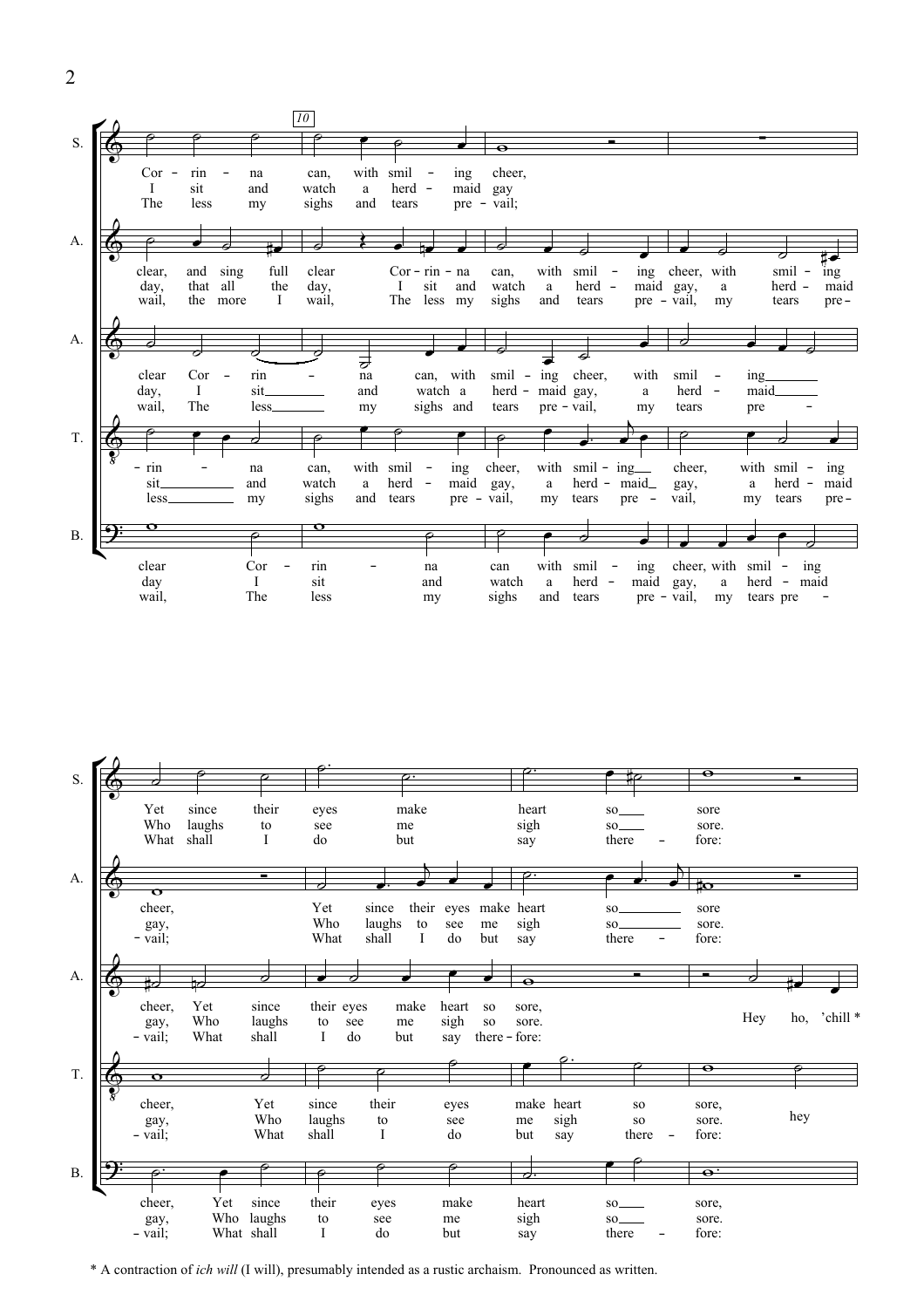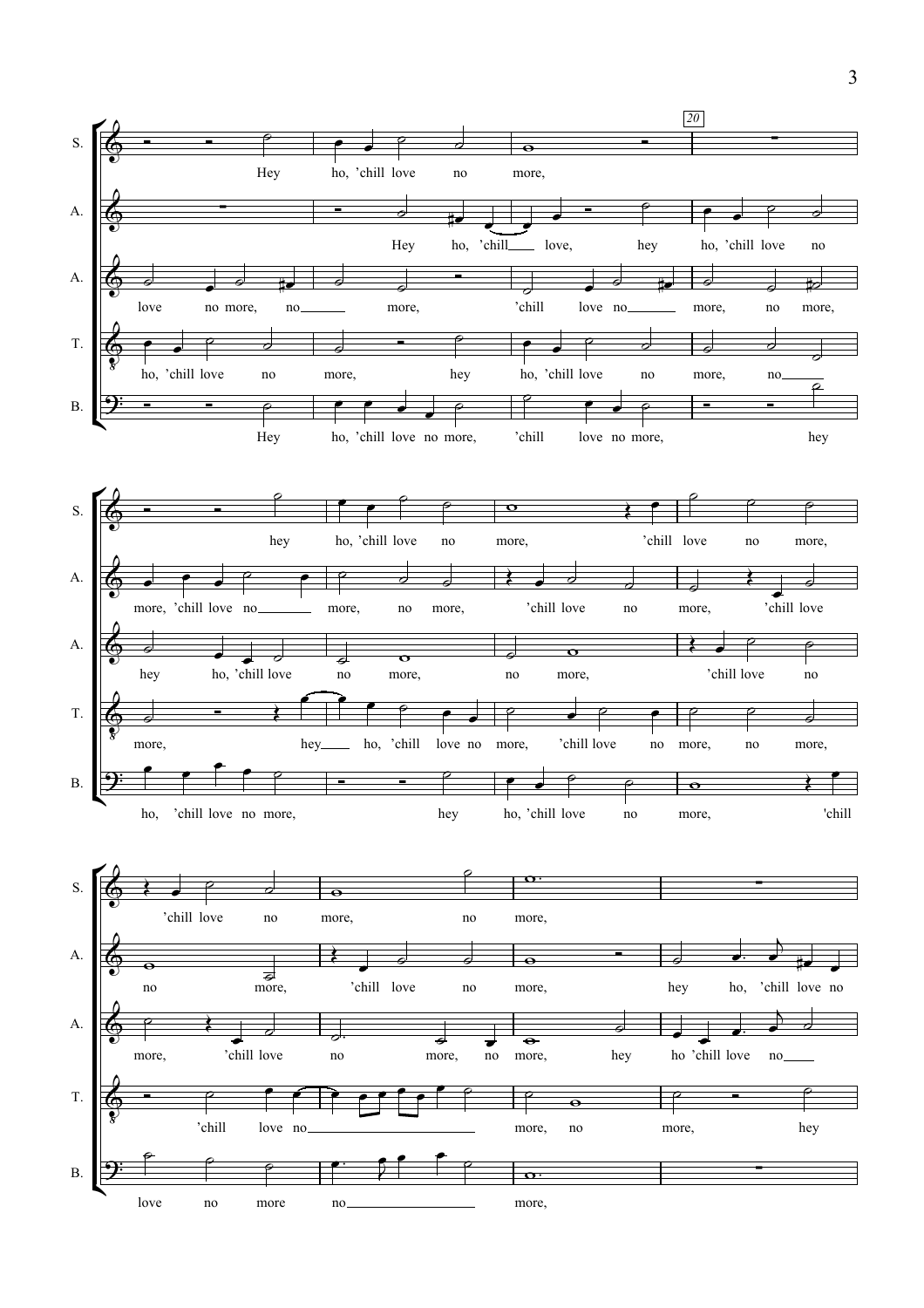

4